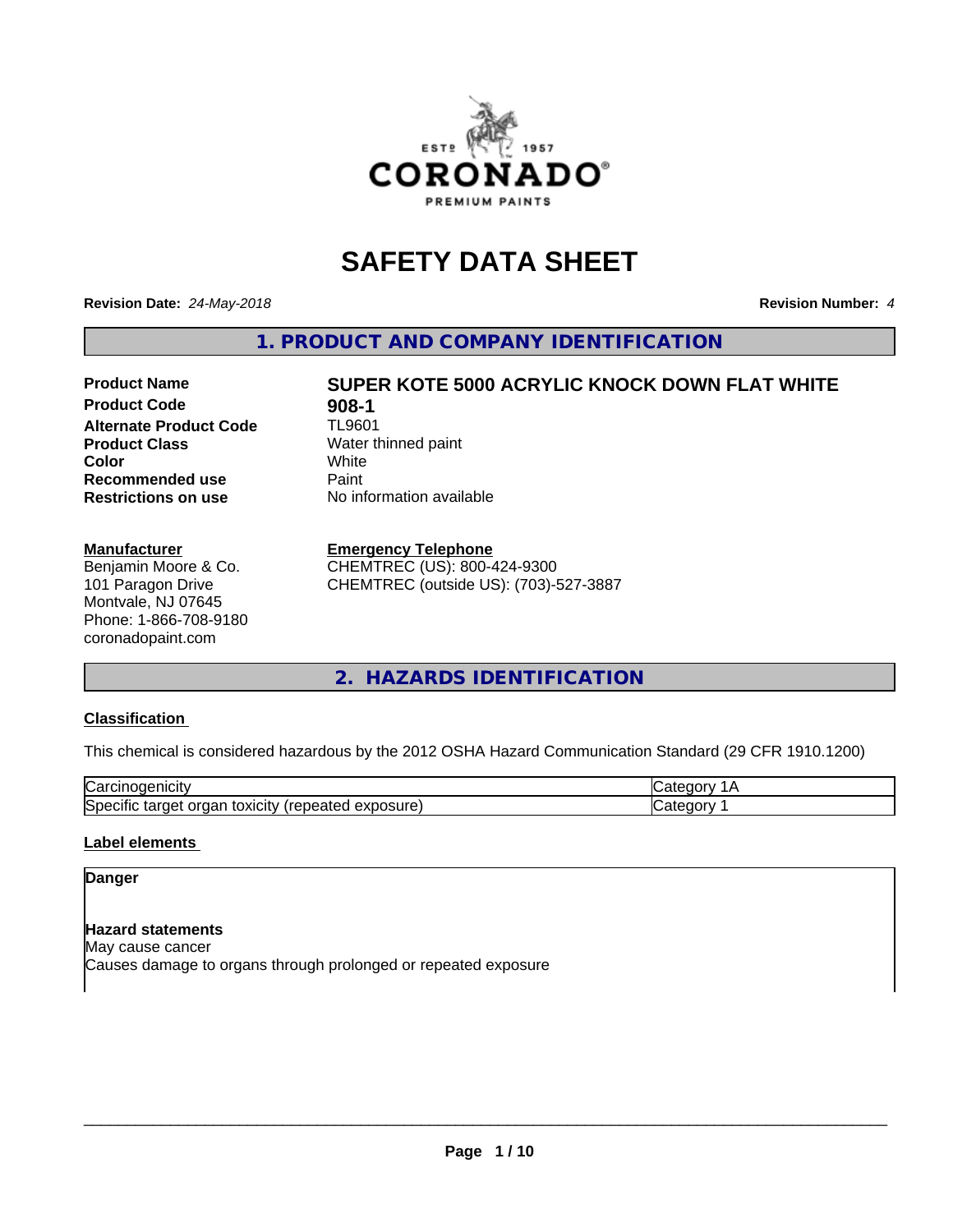

**Odor** little or no odor

#### **Precautionary Statements - Prevention**

Obtain special instructions before use Do not handle until all safety precautions have been read and understood Use personal protective equipment as required Do not breathe dust/fume/gas/mist/vapors/spray Wash face, hands and any exposed skin thoroughly after handling Do not eat, drink or smoke when using this product

#### **Precautionary Statements - Response**

IF exposed or concerned: Get medical advice/attention

#### **Precautionary Statements - Storage**

Store locked up

#### **Precautionary Statements - Disposal**

Dispose of contents/container to an approved waste disposal plant

#### **Hazards not otherwise classified (HNOC)**

Not applicable

#### **Other information**

3.9 % of the mixture consists of ingredient(s) of unknown toxicity

#### **3. COMPOSITION INFORMATION ON COMPONENTS**

\_\_\_\_\_\_\_\_\_\_\_\_\_\_\_\_\_\_\_\_\_\_\_\_\_\_\_\_\_\_\_\_\_\_\_\_\_\_\_\_\_\_\_\_\_\_\_\_\_\_\_\_\_\_\_\_\_\_\_\_\_\_\_\_\_\_\_\_\_\_\_\_\_\_\_\_\_\_\_\_\_\_\_\_\_\_\_\_\_\_\_\_\_

| Chemical name       | <b>CAS No.</b> | Weight-% |
|---------------------|----------------|----------|
| Limestone           | 1317-65-3      | 30       |
| Silica, crystalline | 14808-60-7     |          |
| Silica, mica        | 12001-26-2     | ັບ       |
| Titanium dioxide    | 13463-67-7     |          |
| Kaolin              | 1332-58-7      |          |

### **4. FIRST AID MEASURES**

| <b>General Advice</b> | No hazards which require special first aid measures.                                                     |
|-----------------------|----------------------------------------------------------------------------------------------------------|
| <b>Eye Contact</b>    | Rinse thoroughly with plenty of water for at least 15 minutes and consult a<br>physician.                |
| <b>Skin Contact</b>   | Wash off immediately with soap and plenty of water while removing all<br>contaminated clothes and shoes. |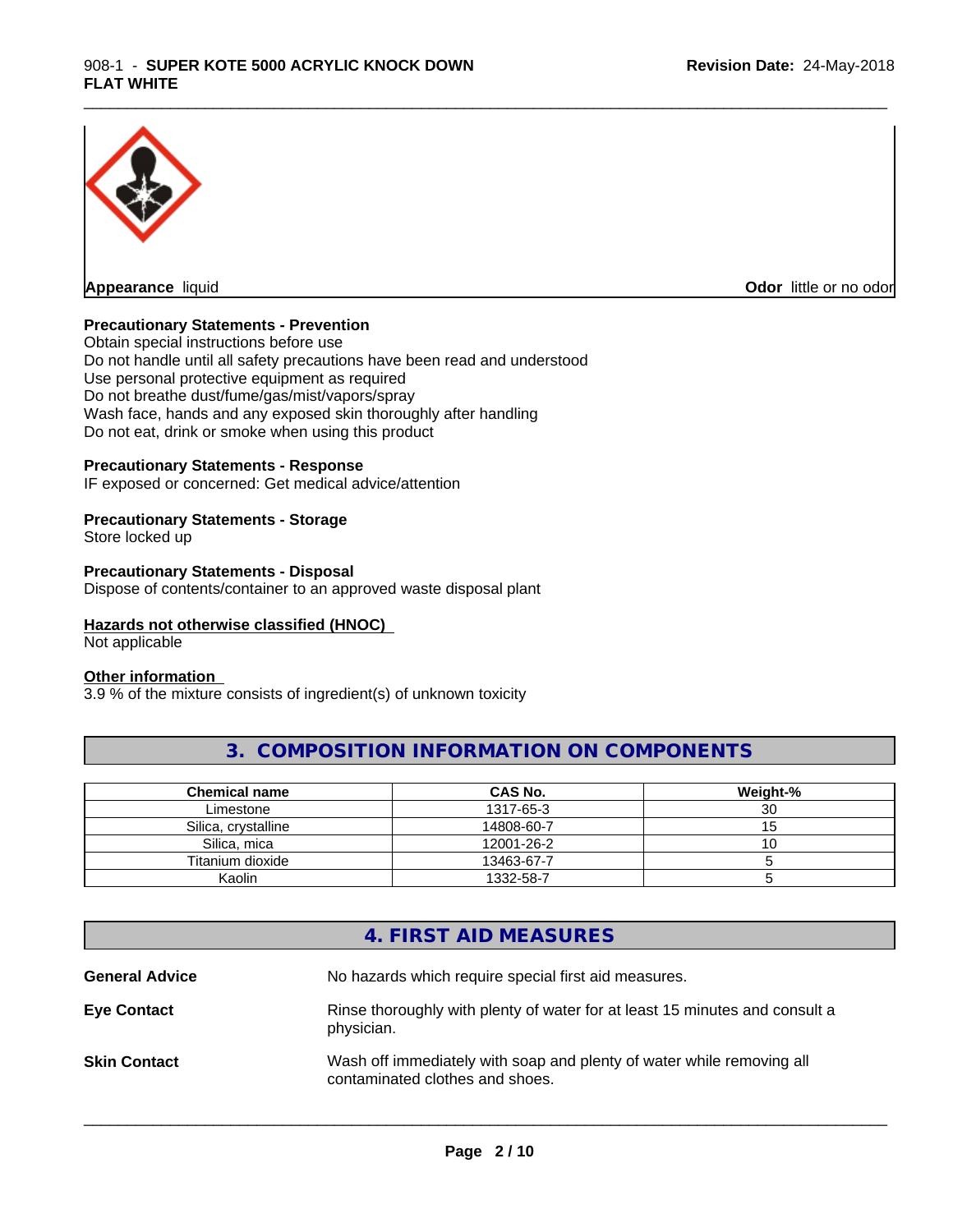| <b>Inhalation</b>                                                      | Move to fresh air. If symptoms persist, call a physician.                                         |                                                                                                                                              |  |  |
|------------------------------------------------------------------------|---------------------------------------------------------------------------------------------------|----------------------------------------------------------------------------------------------------------------------------------------------|--|--|
| Ingestion                                                              | Clean mouth with water and afterwards drink plenty of water. Consult a physician<br>if necessary. |                                                                                                                                              |  |  |
| <b>Most Important</b><br><b>Symptoms/Effects</b>                       | None known.                                                                                       |                                                                                                                                              |  |  |
| <b>Notes To Physician</b>                                              |                                                                                                   | Treat symptomatically.                                                                                                                       |  |  |
|                                                                        |                                                                                                   | 5. FIRE-FIGHTING MEASURES                                                                                                                    |  |  |
| <b>Suitable Extinguishing Media</b>                                    |                                                                                                   | Use extinguishing measures that are appropriate to local<br>circumstances and the surrounding environment.                                   |  |  |
| <b>Protective Equipment And Precautions For</b><br><b>Firefighters</b> |                                                                                                   | As in any fire, wear self-contained breathing apparatus<br>pressure-demand, MSHA/NIOSH (approved or equivalent)<br>and full protective gear. |  |  |
| <b>Specific Hazards Arising From The Chemical</b>                      |                                                                                                   | Closed containers may rupture if exposed to fire or<br>extreme heat.                                                                         |  |  |
| <b>Sensitivity To Mechanical Impact</b>                                |                                                                                                   | No.                                                                                                                                          |  |  |

**Sensitivity To Static Discharge** No **Flash Point Data Flash Point (°F)**<br> **Flash Point (°C)**<br> **Flash Point (°C)**<br> **C Flash Point (°C)** 

**Flammability Limits In Air**

**Lower flammability limit:**<br>
Upper flammability limit:<br>
Upper flammability limit:<br>
Not applicable **Upper flammability limit:** 

**Method** Not applicable

#### **NFPA Health:** 1 **Flammability:** 0 **Instability:** 0 **Special:** Not Applicable

**NFPA Legend**

- 0 Not Hazardous
- 1 Slightly
- 2 Moderate
- 3 High
- 4 Severe

*The ratings assigned are only suggested ratings, the contractor/employer has ultimate responsibilities for NFPA ratings where this system is used.*

*Additional information regarding the NFPA rating system is available from the National Fire Protection Agency (NFPA) at www.nfpa.org.*

#### **6. ACCIDENTAL RELEASE MEASURES**

**Personal Precautions** Avoid contact with skin, eyes and clothing. Ensure adequate ventilation.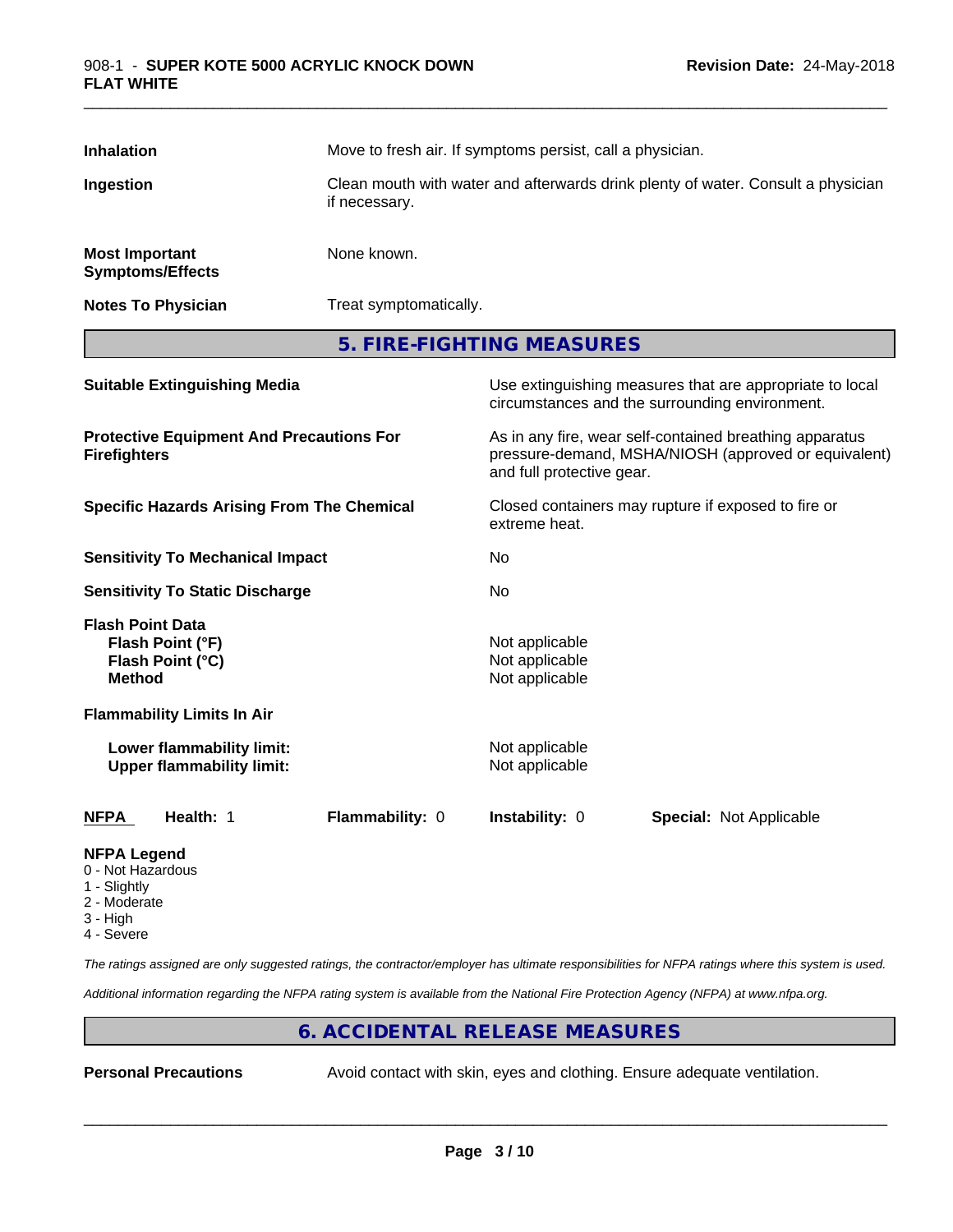| <b>Other Information</b>         | Prevent further leakage or spillage if safe to do so.                                                                                                                            |  |  |
|----------------------------------|----------------------------------------------------------------------------------------------------------------------------------------------------------------------------------|--|--|
| <b>Environmental precautions</b> | See Section 12 for additional Ecological Information.                                                                                                                            |  |  |
| <b>Methods for Cleaning Up</b>   | Soak up with inert absorbent material. Sweep up and shovel into suitable<br>containers for disposal.                                                                             |  |  |
|                                  | 7. HANDLING AND STORAGE                                                                                                                                                          |  |  |
| Handling                         | Avoid contact with skin, eyes and clothing. Avoid breathing vapors, spray mists or<br>sanding dust. In case of insufficient ventilation, wear suitable respiratory<br>equipment. |  |  |
| <b>Storage</b>                   | Keep container tightly closed. Keep out of the reach of children.                                                                                                                |  |  |
| <b>Incompatible Materials</b>    | No information available                                                                                                                                                         |  |  |

#### **8. EXPOSURE CONTROLS/PERSONAL PROTECTION**

#### **Exposure Limits**

| <b>Chemical name</b> | <b>ACGIH TLV</b>                | <b>OSHA PEL</b>            |
|----------------------|---------------------------------|----------------------------|
| Limestone            | N/E                             | 15 mg/m <sup>3</sup> - TWA |
|                      |                                 | $5 \text{ ma/m}^3$ - TWA   |
| Silica, crystalline  | $0.025$ mg/m <sup>3</sup> - TWA |                            |
| Silica, mica         | $3 \text{ mg/m}^3$ - TWA        | 20 mppcf - TWA             |
| Titanium dioxide     | 10 mg/m <sup>3</sup> - TWA      | 15 mg/m <sup>3</sup> - TWA |
| Kaolin               | 2 mg/m <sup>3</sup> - TWA       | 15 mg/m <sup>3</sup> - TWA |
|                      |                                 | $5 \text{ ma/m}^3$ - TWA   |

#### **Legend**

ACGIH - American Conference of Governmental Industrial Hygienists Exposure Limits OSHA - Occupational Safety & Health Administration Exposure Limits N/E - Not Established

| <b>Engineering Measures</b>          | Ensure adequate ventilation, especially in confined areas.                                                                          |  |  |
|--------------------------------------|-------------------------------------------------------------------------------------------------------------------------------------|--|--|
| <b>Personal Protective Equipment</b> |                                                                                                                                     |  |  |
| <b>Eye/Face Protection</b>           | Safety glasses with side-shields.                                                                                                   |  |  |
| <b>Skin Protection</b>               | Protective gloves and impervious clothing.                                                                                          |  |  |
| <b>Respiratory Protection</b>        | In case of insufficient ventilation wear suitable respiratory equipment.                                                            |  |  |
| <b>Hygiene Measures</b>              | Avoid contact with skin, eyes and clothing. Remove and wash contaminated<br>clothing before re-use. Wash thoroughly after handling. |  |  |

#### **9. PHYSICAL AND CHEMICAL PROPERTIES**

**Appearance** liquid<br> **Appearance** liquid<br> **Odor** little c **Density (Ibs/gal)** 13.25 - 13.35 **- 13.35 - 13.35 - 13.35 - 13.35 - 13.35 - 13.35 - 13.35 - 13.35 - 13.35 - 13.35 - 13.35 - 13.35 - 13.35 - 13.35 - 13.35 - 13.35 - 13.35 - 13.35 - 13.35 - 13.35 - 13.35 - 13.35 - 13.35 - 1 Specific Gravity** 

little or no odor **Odor Threshold**<br> **Density (Ibs/gal)**<br> **Density (Ibs/gal)**<br> **Compared Alternation available**<br>
13.25 - 13.35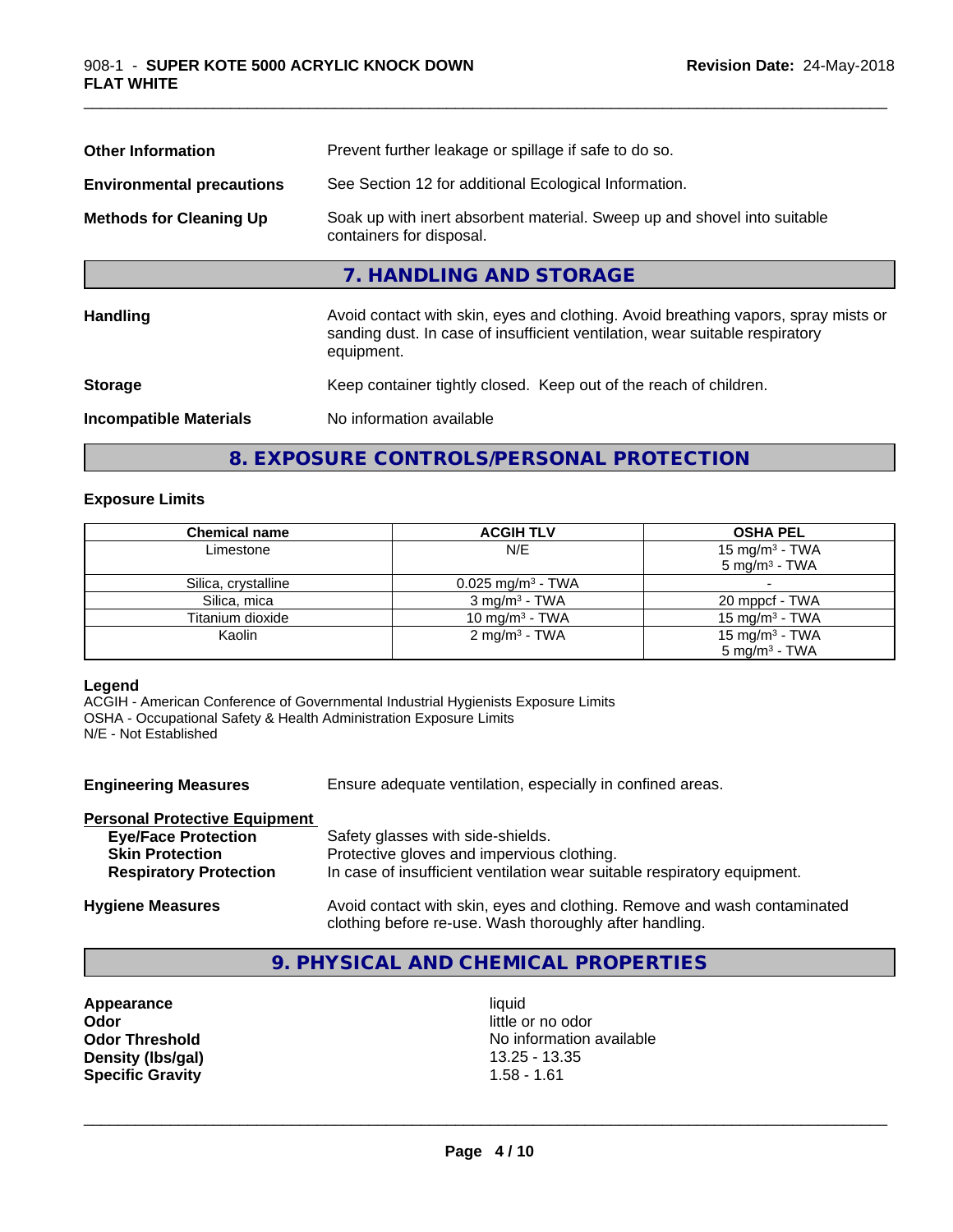**Viscosity (cps)** <br> **Viscosity (cps)** No information available<br>
No information available<br>
No information available **Water solubility Water solubility Water solubility Water solubility Water solubility Water solution Evaporation Rate**<br> **Vapor pressure @20 °C (kPa)** No information available<br>
No information available **Vapor** pressure @20 °C (kPa) **Vapor density No information available Wt. % Solids** 60 - 70<br> **Vol. % Solids** 60 - 70<br> **Vol. % Solids** 40 - 50 **Vol. % Solids Wt.** % Volatiles 30 - 40 **Vol. % Volatiles** 50 - 60 **VOC Regulatory Limit (g/L)** < 50 **Boiling Point (°F)** 212 **Boiling Point (°C) Freezing Point (°F)** 32 **Freezing Point (°C)** 0 **Flash Point (°F)** Not applicable **Flash Point (°C)** Not applicable **Method**<br> **Flammability (solid, gas)**<br> **Example 2018** Not applicable **Flammability** (solid, gas) **Upper flammability limit:** Not applicable **Lower flammability limit:** Not applicable **Autoignition Temperature (°F)** No information available **Autoignition Temperature (°C)**<br> **Decomposition Temperature (°F)** No information available **Decomposition Temperature (°F) Decomposition Temperature (°C)** No information available<br> **Partition coefficient Partition available** 

**pH**<br>
Viscosity (cps) The Contract of the Contract of No information available<br>
No information available **Solubility(ies)** No information available **No information available** 

\_\_\_\_\_\_\_\_\_\_\_\_\_\_\_\_\_\_\_\_\_\_\_\_\_\_\_\_\_\_\_\_\_\_\_\_\_\_\_\_\_\_\_\_\_\_\_\_\_\_\_\_\_\_\_\_\_\_\_\_\_\_\_\_\_\_\_\_\_\_\_\_\_\_\_\_\_\_\_\_\_\_\_\_\_\_\_\_\_\_\_\_\_

#### **10. STABILITY AND REACTIVITY**

| <b>Reactivity</b>                         | Not Applicable                           |
|-------------------------------------------|------------------------------------------|
| <b>Chemical Stability</b>                 | Stable under normal conditions.          |
| <b>Conditions to avoid</b>                | Prevent from freezing.                   |
| <b>Incompatible Materials</b>             | No materials to be especially mentioned. |
| <b>Hazardous Decomposition Products</b>   | None under normal use.                   |
| <b>Possibility of hazardous reactions</b> | None under normal conditions of use.     |

#### **11. TOXICOLOGICAL INFORMATION**

#### **Product Information**

**Information on likely routes of exposure**

**Principal Routes of Exposure** Eye contact, skin contact and inhalation.

**Acute Toxicity**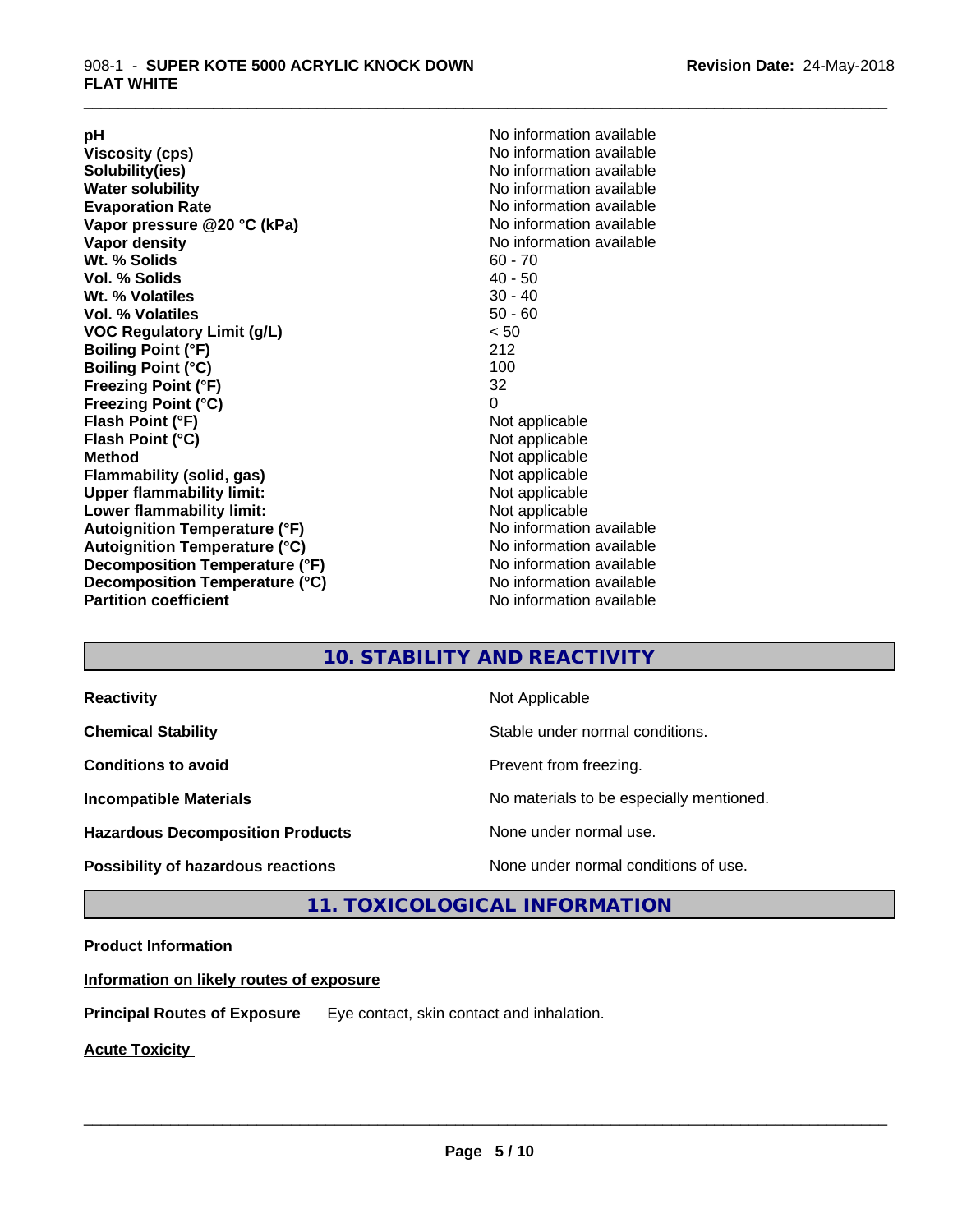| <b>Product Information</b>                                                   | No information available                                                                                        |  |
|------------------------------------------------------------------------------|-----------------------------------------------------------------------------------------------------------------|--|
|                                                                              | Symptoms related to the physical, chemical and toxicological characteristics                                    |  |
| <b>Symptoms</b>                                                              | No information available                                                                                        |  |
|                                                                              | Delayed and immediate effects as well as chronic effects from short and long-term exposure                      |  |
| Eye contact                                                                  | May cause slight irritation.                                                                                    |  |
| <b>Skin contact</b>                                                          | Substance may cause slight skin irritation. Prolonged or repeated contact may dry<br>skin and cause irritation. |  |
| <b>Inhalation</b>                                                            | May cause irritation of respiratory tract.                                                                      |  |
| Ingestion                                                                    | Ingestion may cause gastrointestinal irritation, nausea, vomiting and diarrhea.                                 |  |
| <b>Sensitization</b>                                                         | No information available                                                                                        |  |
| <b>Neurological Effects</b>                                                  | No information available.                                                                                       |  |
| <b>Mutagenic Effects</b>                                                     | No information available.                                                                                       |  |
| <b>Reproductive Effects</b>                                                  | No information available.                                                                                       |  |
| <b>Developmental Effects</b>                                                 | No information available.                                                                                       |  |
| <b>Target organ effects</b>                                                  | No information available.                                                                                       |  |
| <b>STOT - single exposure</b>                                                | No information available.                                                                                       |  |
| <b>STOT - repeated exposure</b>                                              | Causes damage to organs through prolonged or repeated exposure if inhaled.                                      |  |
| Other adverse effects                                                        | No information available.                                                                                       |  |
| <b>Aspiration Hazard</b>                                                     | No information available                                                                                        |  |
| <b>Numerical measures of toxicity</b>                                        |                                                                                                                 |  |
| Unknown acute toxicity                                                       | 3.9 % of the mixture consists of ingredient(s) of unknown toxicity                                              |  |
| The following values are calculated based on chanter 2.1 of the CUS decument |                                                                                                                 |  |

#### **The following values are calculated based on chapter 3.1 of the GHS document**

**ATEmix (oral)** 4556 mg/kg

#### **Component Information**

Silica, crystalline LD50 Oral: 500 mg/kg (Rat) Silica, mica LD50 Oral: > 16000 mg/kg (Rat) Titanium dioxide LD50 Oral: > 10000 mg/kg (Rat) Kaolin LD50 Oral: > 5000 mg/kg (Rat)

#### **Carcinogenicity**

*The information below indicateswhether each agency has listed any ingredient as a carcinogen:.*

| <b>Chemical name</b> | <b>IARC</b>          | NTP         | <b>OSHA</b> |
|----------------------|----------------------|-------------|-------------|
|                      | . - Human Carcinogen | Known Human | Listed      |
| Silica, crystalline  |                      | Carcinogen  |             |
|                      | 2B - Possible Human  |             | Listed      |
| Titanium dioxide     | Carcinogen           |             |             |

**Page 6 / 10** • Crystalline Silica has been determined to be carcinogenic to humans by IARC (1) when in respirable form. Risk of cancer depends on duration and level of inhalation exposure to spray mist or dust from sandin cancer depends on duration and level of inhalation exposure to spray mist or dust from sanding the dried paint.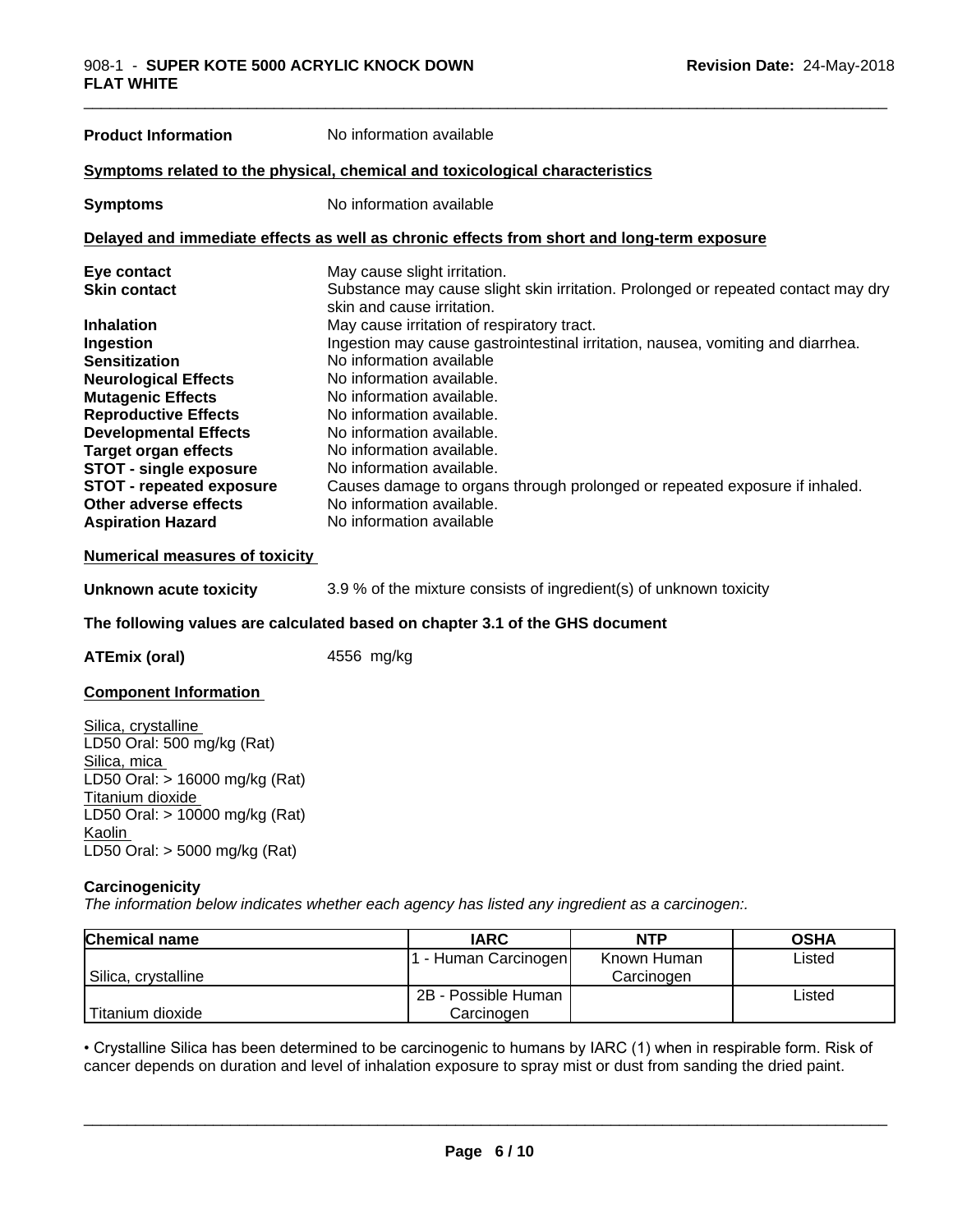#### 908-1 - **SUPER KOTE 5000 ACRYLIC KNOCK DOWN FLAT WHITE**

• Although IARC has classified titanium dioxide as possibly carcinogenic to humans (2B), their summary concludes: "No significant exposure to titanium dioxide is thought to occur during the use of products in which titanium dioxide is bound to other materials, such as paint."

\_\_\_\_\_\_\_\_\_\_\_\_\_\_\_\_\_\_\_\_\_\_\_\_\_\_\_\_\_\_\_\_\_\_\_\_\_\_\_\_\_\_\_\_\_\_\_\_\_\_\_\_\_\_\_\_\_\_\_\_\_\_\_\_\_\_\_\_\_\_\_\_\_\_\_\_\_\_\_\_\_\_\_\_\_\_\_\_\_\_\_\_\_

#### **Legend**

IARC - International Agency for Research on Cancer NTP - National Toxicity Program OSHA - Occupational Safety & Health Administration

**12. ECOLOGICAL INFORMATION**

#### **Ecotoxicity Effects**

The environmental impact of this product has not been fully investigated.

#### **Product Information**

#### **Acute Toxicity to Fish**

No information available

#### **Acute Toxicity to Aquatic Invertebrates**

No information available

#### **Acute Toxicity to Aquatic Plants**

No information available

#### **Persistence / Degradability**

No information available.

#### **Bioaccumulation**

No information available.

#### **Mobility in Environmental Media**

No information available.

#### **Ozone**

No information available

#### **Component Information**

#### **Acute Toxicity to Fish**

Titanium dioxide  $LC50:$  > 1000 mg/L (Fathead Minnow - 96 hr.)

#### **Acute Toxicity to Aquatic Invertebrates**

No information available

#### **Acute Toxicity to Aquatic Plants**

No information available

**13. DISPOSAL CONSIDERATIONS**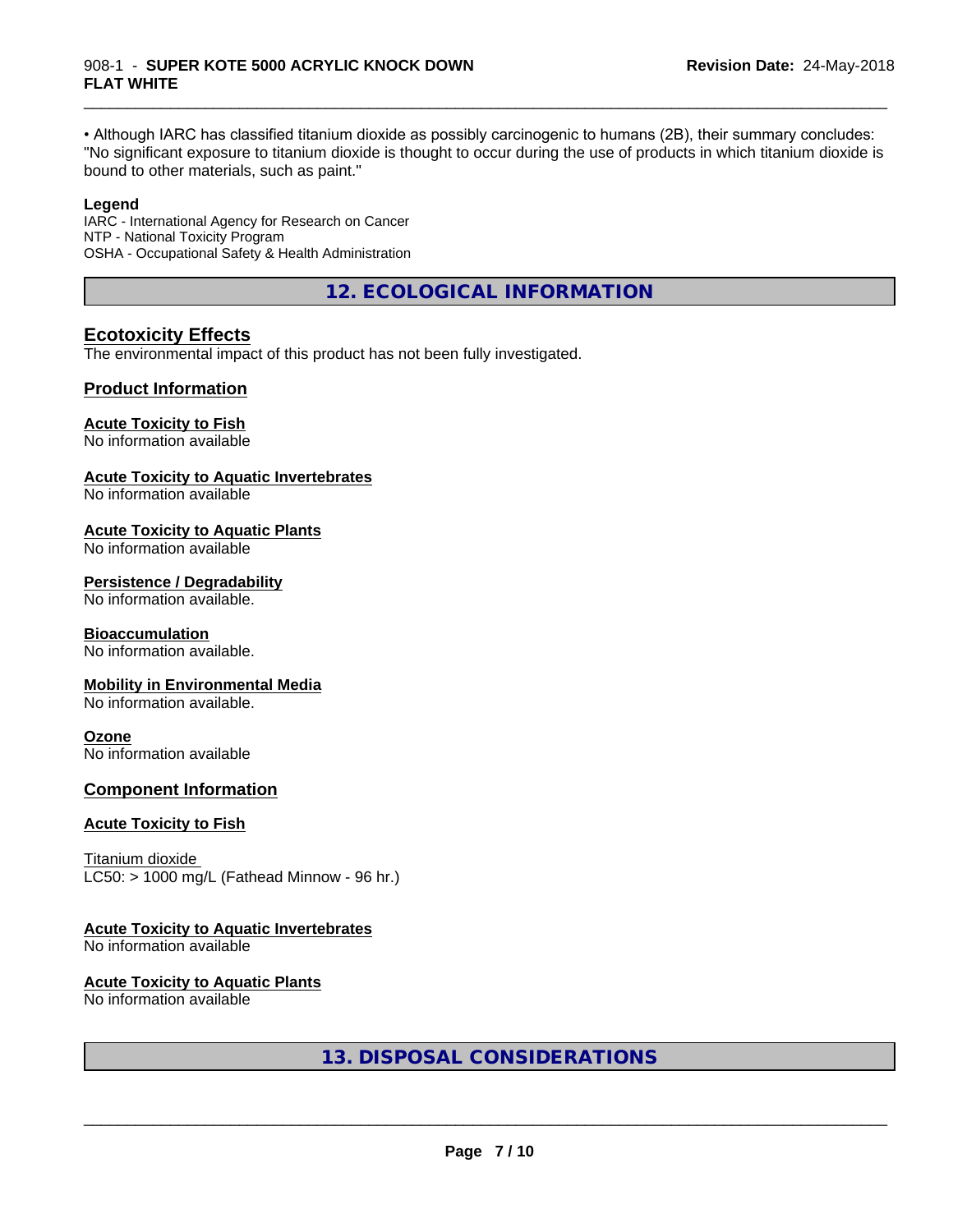| <b>Waste Disposal Method</b> | Dispose of in accordance with federal, state, and local regulations. Local<br>requirements may vary, consult your sanitation department or state-designated<br>environmental protection agency for more disposal options. |  |  |
|------------------------------|---------------------------------------------------------------------------------------------------------------------------------------------------------------------------------------------------------------------------|--|--|
|                              | 14. TRANSPORT INFORMATION                                                                                                                                                                                                 |  |  |
| <b>DOT</b>                   | Not regulated                                                                                                                                                                                                             |  |  |
| <b>ICAO / IATA</b>           | Not regulated                                                                                                                                                                                                             |  |  |
| <b>IMDG/IMO</b>              | Not regulated                                                                                                                                                                                                             |  |  |
|                              | <b>15. REGULATORY INFORMATION</b>                                                                                                                                                                                         |  |  |
|                              |                                                                                                                                                                                                                           |  |  |

\_\_\_\_\_\_\_\_\_\_\_\_\_\_\_\_\_\_\_\_\_\_\_\_\_\_\_\_\_\_\_\_\_\_\_\_\_\_\_\_\_\_\_\_\_\_\_\_\_\_\_\_\_\_\_\_\_\_\_\_\_\_\_\_\_\_\_\_\_\_\_\_\_\_\_\_\_\_\_\_\_\_\_\_\_\_\_\_\_\_\_\_\_

#### **International Inventories**

| <b>TSCA: United States</b> | Yes - All components are listed or exempt. |
|----------------------------|--------------------------------------------|
| <b>DSL: Canada</b>         | Yes - All components are listed or exempt. |

#### **Federal Regulations**

#### **SARA 311/312 hazardous categorization**

| No. |
|-----|
| Yes |
| No. |
| Nο  |
| N٥  |
|     |

#### **SARA 313**

Section 313 of Title III of the Superfund Amendments and Reauthorization Act of 1986 (SARA). This product contains a chemical or chemicals which are subject to the reporting requirements of the Act and Title 40 of the Code of Federal Regulations, Part 372:

*None*

**Clean Air Act,Section 112 Hazardous Air Pollutants (HAPs) (see 40 CFR 61)**

This product contains the following HAPs:

*None*

#### **US State Regulations**

**California Proposition 65**

**A** WARNING: Cancer and Reproductive Harm– www.P65warnings.ca.gov

#### **State Right-to-Know**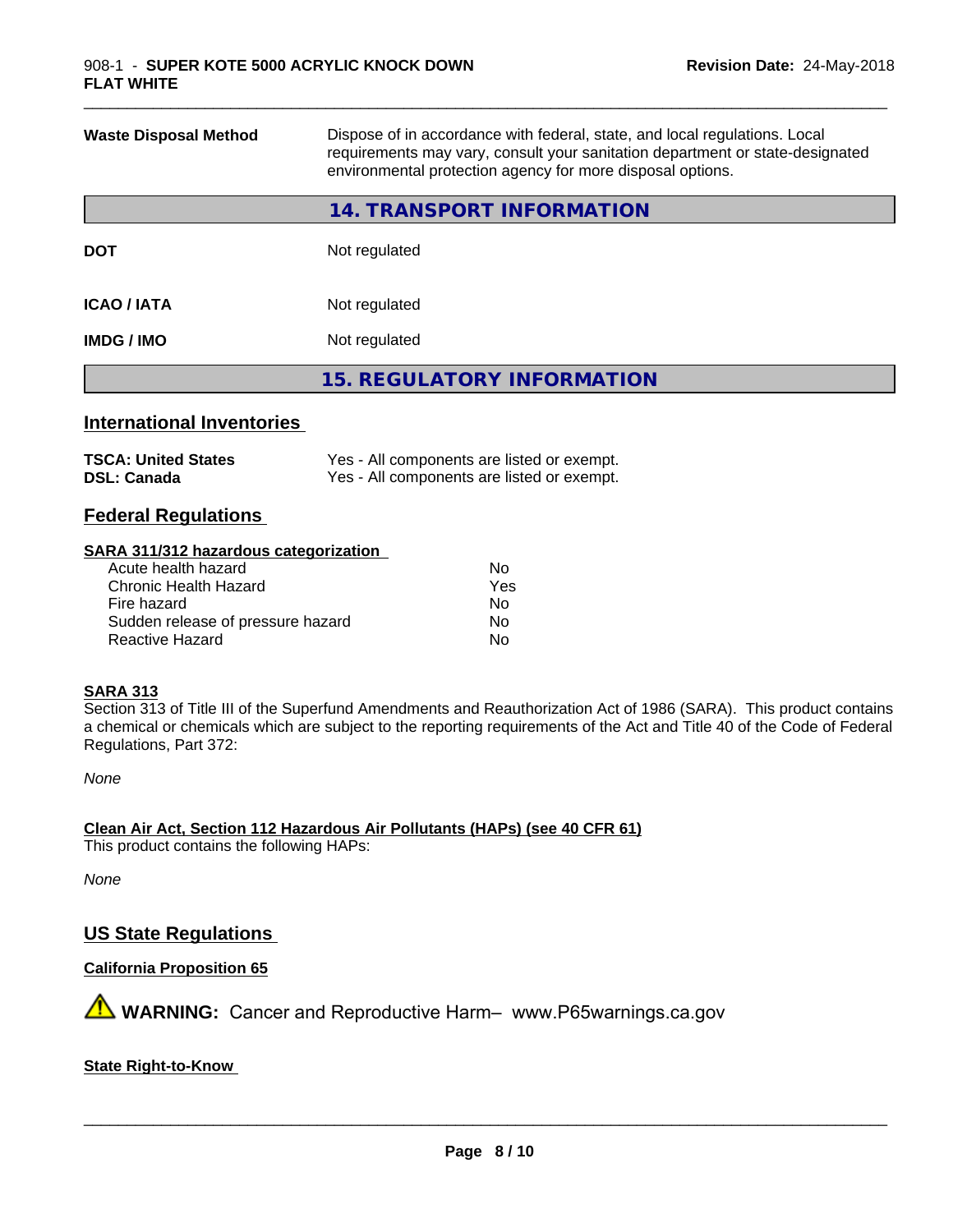| <b>Chemical name</b> | <b>Massachusetts</b> | <b>New Jersey</b> | Pennsylvania |
|----------------------|----------------------|-------------------|--------------|
| Limestone            |                      |                   |              |
| Silica, crystalline  |                      |                   |              |
| Silica, mica         |                      |                   |              |
| Titanium dioxide     |                      |                   |              |
| Kaolin               |                      |                   |              |

#### **Legend**

X - Listed

### **16. OTHER INFORMATION**

| <b>HMIS</b> |  |  |
|-------------|--|--|
|             |  |  |

**HMIS** - **Health:** 1\* **Flammability:** 0 **Reactivity:** 0 **PPE:** -

\_\_\_\_\_\_\_\_\_\_\_\_\_\_\_\_\_\_\_\_\_\_\_\_\_\_\_\_\_\_\_\_\_\_\_\_\_\_\_\_\_\_\_\_\_\_\_\_\_\_\_\_\_\_\_\_\_\_\_\_\_\_\_\_\_\_\_\_\_\_\_\_\_\_\_\_\_\_\_\_\_\_\_\_\_\_\_\_\_\_\_\_\_

#### **HMIS Legend**

- 0 Minimal Hazard
- 1 Slight Hazard
- 2 Moderate Hazard
- 3 Serious Hazard
- 4 Severe Hazard
- \* Chronic Hazard
- X Consult your supervisor or S.O.P. for "Special" handling instructions.

*Note: The PPE rating has intentionally been left blank. Choose appropriate PPE that will protect employees from the hazards the material will present under the actual normal conditions of use.*

*Caution: HMISÒ ratings are based on a 0-4 rating scale, with 0 representing minimal hazards or risks, and 4 representing significant hazards or risks. Although HMISÒ ratings are not required on MSDSs under 29 CFR 1910.1200, the preparer, has chosen to provide them. HMISÒ ratings are to be used only in conjunction with a fully implemented HMISÒ program by workers who have received appropriate HMISÒ training. HMISÒ is a registered trade and service mark of the NPCA. HMISÒ materials may be purchased exclusively from J. J. Keller (800) 327-6868.*

 **WARNING!** If you scrape, sand, or remove old paint, you may release lead dust. LEAD IS TOXIC. EXPOSURE TO LEAD DUST CAN CAUSE SERIOUS ILLNESS, SUCH AS BRAIN DAMAGE, ESPECIALLY IN CHILDREN. PREGNANT WOMEN SHOULD ALSO AVOID EXPOSURE.Wear a NIOSH approved respirator to control lead exposure. Clean up carefully with a HEPA vacuum and a wet mop. Before you start, find out how to protect yourself and your family by contacting the National Lead Information Hotline at 1-800-424-LEAD or log on to www.epa.gov/lead.

| <b>Prepared By</b>                               | <b>Product Stewardship Department</b><br>Benjamin Moore & Co.<br>101 Paragon Drive<br>Montvale, NJ 07645<br>800-225-5554 |  |
|--------------------------------------------------|--------------------------------------------------------------------------------------------------------------------------|--|
| <b>Revision Date:</b><br><b>Revision Summary</b> | 24-May-2018<br>Not available                                                                                             |  |

Disclaimer

The information contained herein is presented in good faith and believed to be accurate as of the effective date shown above. This information is furnished without warranty of any kind. Employers should use this information only as a **supplement to other information gathered by them and must make independent determination of suitability and** completeness of information from all sources to assure proper use of these materials and the safety and health of